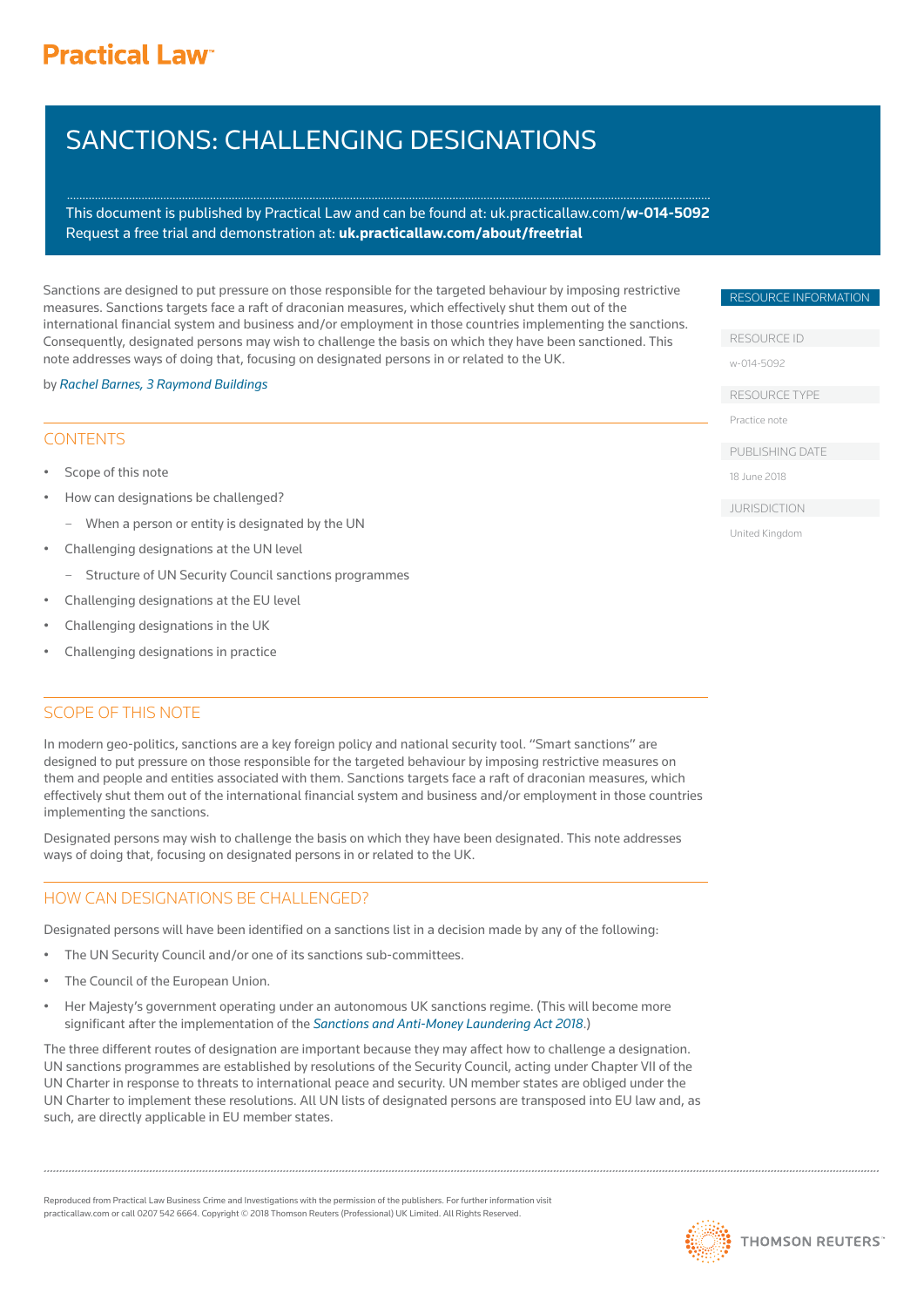This gives two potential routes to challenge a UN designation:

- Before the relevant UN body.
- Within the EU system.

The EU also establishes its own sanctions regimes (for example, in respect of Syria, Russia and Myanmar) and maintains its own lists of designated persons who have not been designated by the UN in overlapping sanctions regimes (for example, Iran). These EU listing decisions can be challenged by requesting the Council of the EU to reconsider the listing or by bringing an action for an annulment of the Council's decision before the General Court of the EU.

In limited circumstances it may also be possible to challenge a decision by the government that led to or is otherwise related to an EU listing. Autonomous sanctions designations by the government can be challenged in the High Court. One of the effects of Brexit will be the withdrawal of the UK from the system of directly effective [EU sanctions. In preparation, the government has brought forward the Sanctions and Anti-Money Laundering Act](www.practicallaw.com/w-014-5092)  2018. The Act, which received Royal Assent on 23 May 2018, provides an autonomous UK sanctions regime which includes mechanisms to challenge UK designation decisions in UK courts (see *Article, Sanctions: Brexit bill mark one makes its way through Parliament*).

For more information on sanctions see, *Practice note, Financial sanctions* and *Practice note, Trade sanctions: overview of the UK trade sanctions regime and criminal penalties*.

**When a person or entity is designated by the UN**

# **Practical Law** When a person or entity is designated by the UN

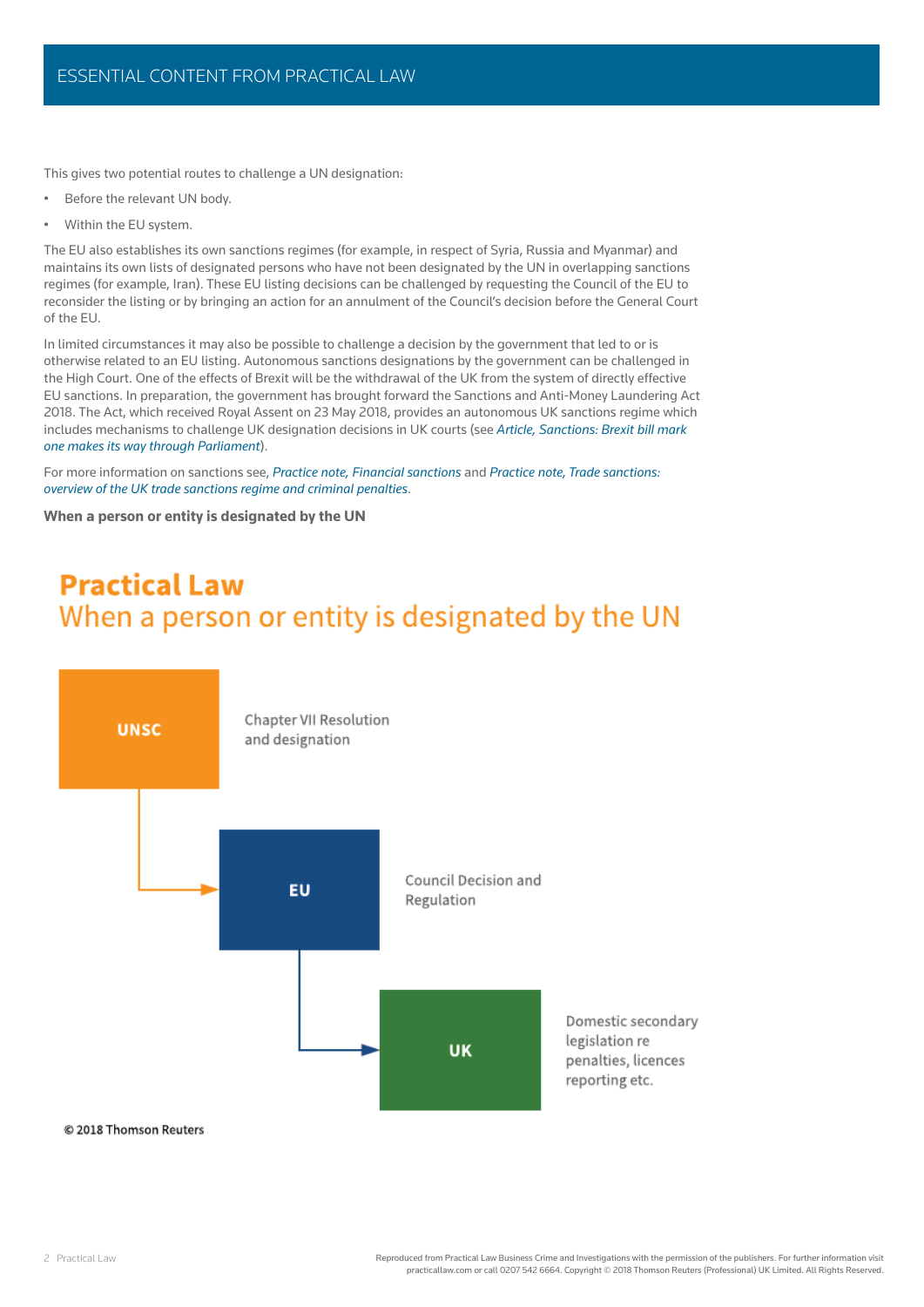#### CHALLENGING DESIGNATIONS AT THE UN LEVEL

When the UN Security Council establishes a sanctions regime it creates a sub-committee to administer the regime and make further listing and delisting decisions. These sanctions committees are political bodies made up of representatives of Security Council members. They receive designation requests by UN member states and then decide who is designated and who remains on or is removed from the list of sanctions targets. Sanctions committees are assisted by a panel of experts.

Each sanctions committee has its own procedures but there are broad points of consistency, including:

- Publication of narrative summaries of the non-confidential reasons for designating a sanctions target and guidelines on listings and delisting petitions.
- Periodic reviews of listings.
- In relation to sanctions other than the ISIL (*Da'esh*) and *Al-Qaida* sanctions, the process whereby designated persons can apply for delisting through the UN Focal Point for De-listing rather than through their state of nationality or residence.
- Decision-making by consensus with the ability to refer matters to the Security Council if consensus cannot be reached.

#### **Structure of UN Security Council sanctions programmes**



#### @ 2018 Thomson Reuters

The UN Focal Point is administered by the UN Secretariat. It receives delisting requests and establishes communications with and between designating states, other reviewing states and the relevant sanctions committee. It does not make any substantive decisions (apart from deciding an application is inadmissible for being a repeat request containing no new information) or recommendations to the sanctions committees.

In contrast, the Office of the Ombudsperson has a more proactive role in gathering information from the petitioner, relevant states and organisations, and recommending to the ISIL (*Da'esh*) and *Al-Qaida* sanctions committee whether a delisting request should be granted. Nonetheless, the decision-making power remains with the ISIL (*Da'esh*) and *Al-Qaida* sanctions committee and as such the process remains inherently political, as it is in the other sanctions committees. In neither case is a petitioner whose delisting request is refused entitled to know the reasons why.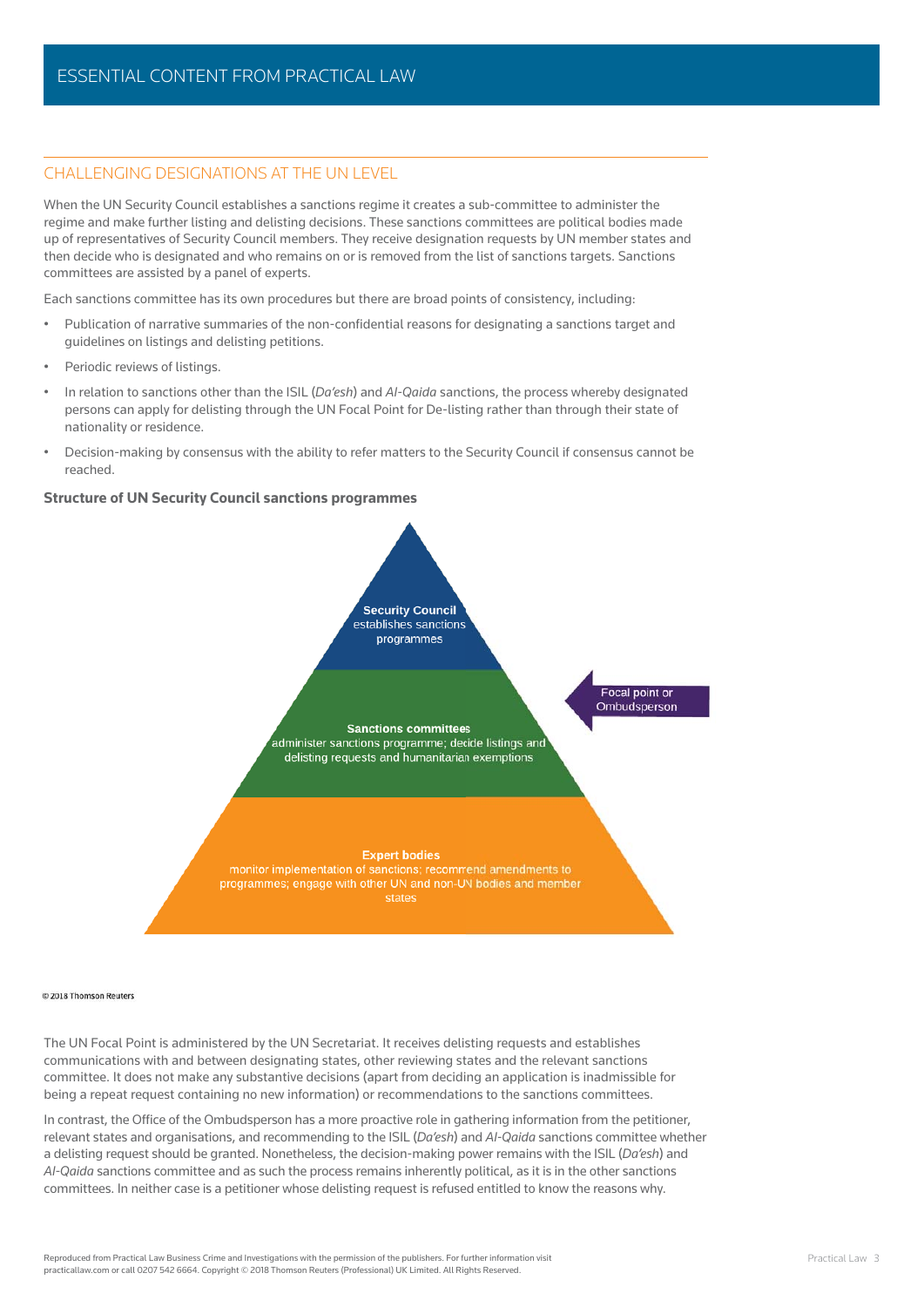The last Ombudsperson resigned her position in August 2017; her successor was not appointed until 24 May 2018. In her resignation letter the Ombudsperson wrote:

"… in the last two years, I have observed an increasing intrusion of the Committee in a sensitive area for the fairness to petitioners of the Ombudsperson's process. I have witnessed a set-back imposed by the Committee concerning the right of petitioners to receive substantive reasons when they are retained on the sanctions list as a result of the Ombudsperson's recommendation. In my opinion, this situation also affects the general credibility of the Ombudsperson mechanism. Such practice lends support to those who consider that, short of a judicial mechanism, full fairness and transparency cannot be guaranteed."

Some petitioners have been successful in challenging their designation at the UN level. However, the substantive decisions on delisting requests are shrouded in secrecy and the due process safeguards familiar in many domestic legal systems are notably absent. The decision whether to challenge a designation by a UN petition is a difficult strategic one. In many cases, there is a higher likelihood of success in challenging a designation at the EU level, although that is not without its own significant, practical shortcomings (see *Challenging designations at the EU level*).

### CHALLENGING DESIGNATIONS AT THE FULLEVEL

At the EU level, challenges can be brought against:

- EU decisions to apply restrictive measures against persons designated by the UN Security Council and its sanctions committees.
- Autonomous EU decisions to designate persons on separate EU sanctions lists (that is, where the persons are not listed by the UN).

There are two routes:

- A designated person can submit a request, with supporting documents, to the Council for reconsideration of its listing decision.
- The person can apply to the General Court for a decision annulling the act which imposed restrictive measures on them.

As a result of legal challenges, a large body of case law has now developed.

The seminal decision of the European Court of Justice (ECJ) in *Kadi v Council of the European Union (Cases C-402/05 P and C-415/05 P) ECLI:EU:C:2008:461* (*Kadi I*) made clear that persons subject to EU restrictive [measures following their designation under UN sanctions can seek judicial review in the EU courts and that EU law](www.practicallaw.com/w-014-5092)  and fundamental rights are applicable, as they are to EU autonomous listing decisions.

Kadi I was followed by *European Commission v Kadi (Cases C-584/10 P, C-593/10 P and C-595/10 P) ECLI:EU:C:2013:518* (*Kadi II*), in which the ECJ annulled the re-listing of Mr Kadi by the EU (on the basis of the UN listing) because, among other things, insufficient reasons had been given for his designation as an "associate" of Osama bin Laden and *Al-Qaida*, and insufficient evidence had been provided to enable the court to determine whether the reasons were substantiated.

Since then, numerous EU sanctions listings have been annulled for the EU institutions' failure to provide evidence to substantiate listings decisions claiming that the evidence was classified for legitimate security reasons and/or provided by third states on a confidential basis. This precipitated an amendment of the EU General Court's rules of procedure to allow the submission of classified material to the court on a confidential basis without disclosure to the other party in the litigation (*Article 105, Rules of Procedure for the General Court (OJ L 105 at page 37*); see also *Decision (EU) 2016/2386 of the Court of Justice of 20 September 2016 concerning the security rules applicable to information or material produced before the General Court in accordance with Article 105 of its Rules of Procedure*). To date, however, this mechanism has not been used by the Council amid concerns for the security of classified material (*HoL: Select Committee on the EU's External Affairs Sub-Committee: Brexit: sanctions policy: Oral evidence of Matthew Findlay (14 September 2017), Q30*).

Despite some litigants' successful legal challenges to designation decisions in the EU courts, questions remain over the practical effect of these annulments and the right to an effective remedy. This is because following decisions by the EU General Court to annul restrictive measures against applicants, the Council of the EU often re-lists applicants under a slightly different limb of the same designation criterion where there has been no change in the factual circumstances. A decision of the ECJ on this point is due in *National Iranian Tanker Company v Council of the European Union (Case C-600/16 P) ECLI:EU:C:2018:227*.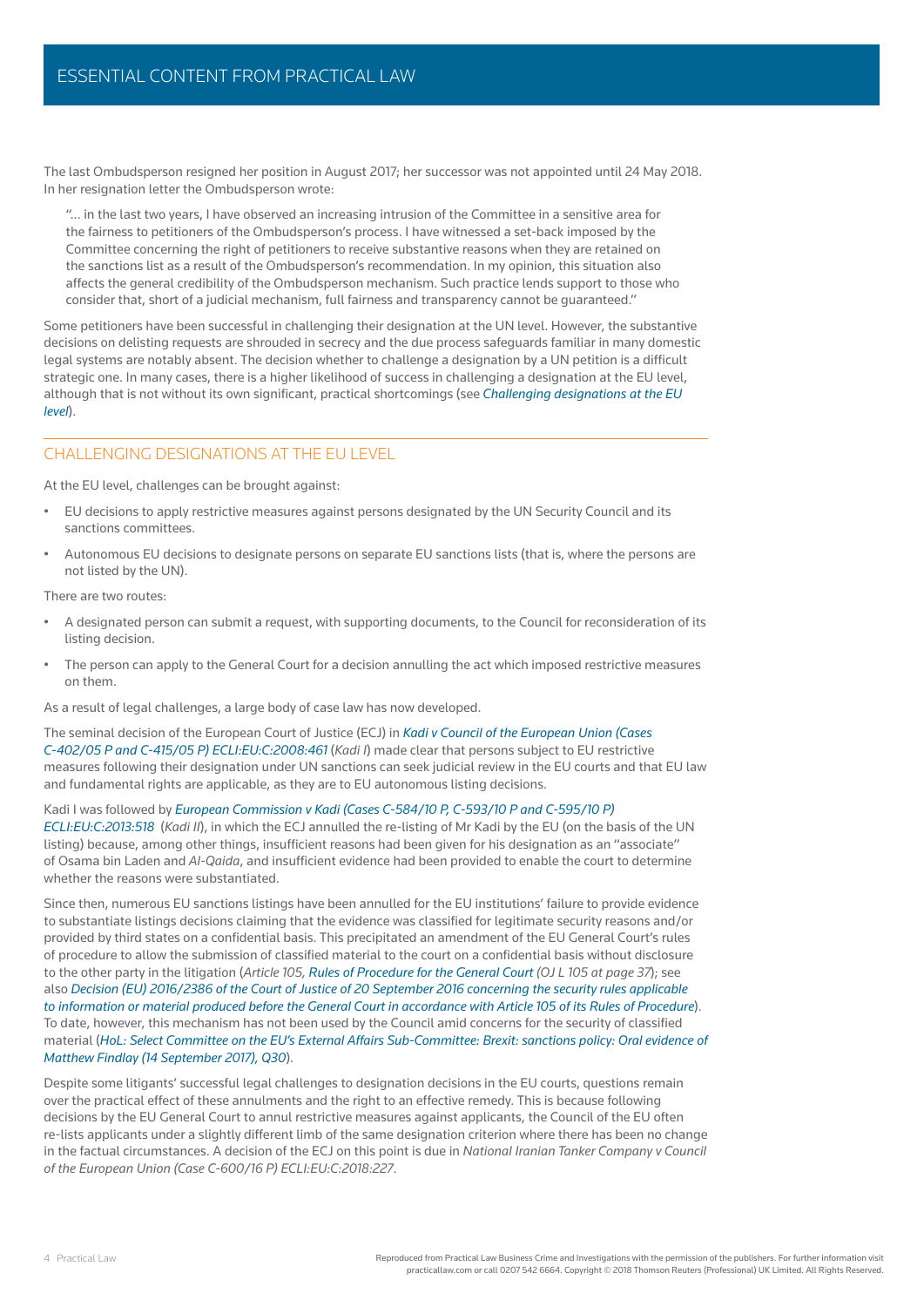#### CHALLENGING DESIGNATIONS IN THE UK

At present and until it leaves the EU, the UK implements UN sanctions programmes through the EU framework of restrictive measures described above. This means that the appropriate forum for most legal challenges to sanctions listing decisions, whether the original listing was by the UN or by the Council of the EU in respect of a person not listed by the UN, will be the EU General Court not the High Court (see, for example, *National Iranian Tanker Company, Golparvar v Secretary of State for Foreign and Commonwealth Affairs [2015] EWHC 282 (Admin); R (Bredenkamp) v Secretary of State for Foreign and Commonwealth Affairs [2012] EWHC 3297 (Admin); R (El-Maghraby) v HM Treasury [2012] EWHC 674 (Admin)*, considering the application of the Foto Frost principle which precludes national courts from declaring an act of an EU institution invalid).

There may, however, be scope to challenge the action of a minister that is ancillary or otherwise related to a UN or EU listing decision. In *Bredenkamp*, the claimant brought judicial review proceedings against the Secretary of State's [decision to propose his designation under the EU sanctions against the Mugabe regime in Zimbabwe and for refusing](www.practicallaw.com/w-014-5092)  to assist him get delisted. In *R (Youssef) v Secretary of State for Foreign and Commonwealth Affairs [2016] AC 1457*, the Supreme Court ultimately upheld the dismissal of the claim for judicial review of the Secretary of State's decisions:

- To accede to his listing by the UN *Al-Qaida* sanctions committee despite having concluded that he no longer met the criteria for designation.
- Not actively to support the claimant's request for delisting from the EU's sanctions list.
- To accept a subsequent recommendation of the UN Ombudsperson that the claimant's listing be retained due to his public utterances and prominent position in extremist circles.

#### (See also *R (Khaled) v Secretary of State for Foreign and Commonwealth Affairs [2011] EWCA Civ 350*.)

Autonomous, domestic UK sanctions regimes can be established under the following legislation:

- *Anti-Terrorism, Crime and Security Act 2001* (ATCSA 2001).
- *Counter-Terrorism Act 2008* (CTA 2008).
- *Terrorist Asset Freezing etc Act 2010* (TAFA 2010).

Asset freezing orders were imposed on Andrey Lugovoy and Dmitri Kovtun in 2016 pursuant to the ATCSA 2001 after they were named as responsible for the murder of Alexander Litvinenko (the original order imposed on 22 January 2016 was renewed on 22 January 2018; see HM Treasury: Financial sanctions, UK freezing orders).

Under the CTA 2008 financial sanctions were applied against Iranian entities that had not listed by either the UN or the EU (see, for example, the Financial Restrictions (Iran) Order (*SI 2009/2725*), which required financial credit institutions to cease business with Bank Mellat and Islamic Republic of Iran Shipping Lines). Similarly, the TAFA 2010 enables counter-terrorist financing measures against individuals and entities not designated by either the UN or the EU.

Decisions under these three Acts can be challenged in the High Court but they are subject to different standards of review. Appeals against HM Treasury designations under the TAFA 2010 are merit-based reviews (see section 26, TAFTA 2010 and *C v HM Treasury [2016] EWHC 2039 (Admin)*), whereas challenges to designation decisions and freezing orders under the ATCSA 2001 and the CTA 2008 are by way of more limited judicial review principles (*section 63(3), CTA 2008*). Part 6 of the CTA 2008 and Civil Procedure Rule 79 provide for, among other things, a closed material procedure in the High Court, including the appointment of special advocates, to manage sensitive material that is relied on by the government to justify designations. The use of CMP has meant that in several [cases, the court has had to consider the extent of disclosure to listed persons that is necessary to ensure that their](www.practicallaw.com/w-014-5092)  right to know the case against them is not infringed.

#### **Sanctions and Anti-Money Laundering Act 2018**

The Sanctions and Anti-Money Laundering Act 2018 (SAMLA 2018) is enabling legislation to allow the UK to impose economic and other sanctions, and money laundering regulations, after its departure from the EU. For more information see *Practice note, The Sanctions and Anti-Money Laundering Act 2018: Sanctions*.

Before the current practice of implementing UN sanctions through EU measures, the UN Act 1946 was the enabling Act pursuant to which statutory instruments implementing UN sanctions regimes in the UK were adopted. In *HM Treasury v Ahmed [2010] UKSC 2*, the Supreme Court held that this was unlawful in relation to UN sanctions that did not respect listed persons' fundamental rights. Under the Act, a designated person will have the right to request a minister to revoke or vary a designation but will only be able to make a subsequent request where there is a new significant matter that has not been considered by the minister (see *section 23, Sanctions and Anti-Money Laundering Act*).